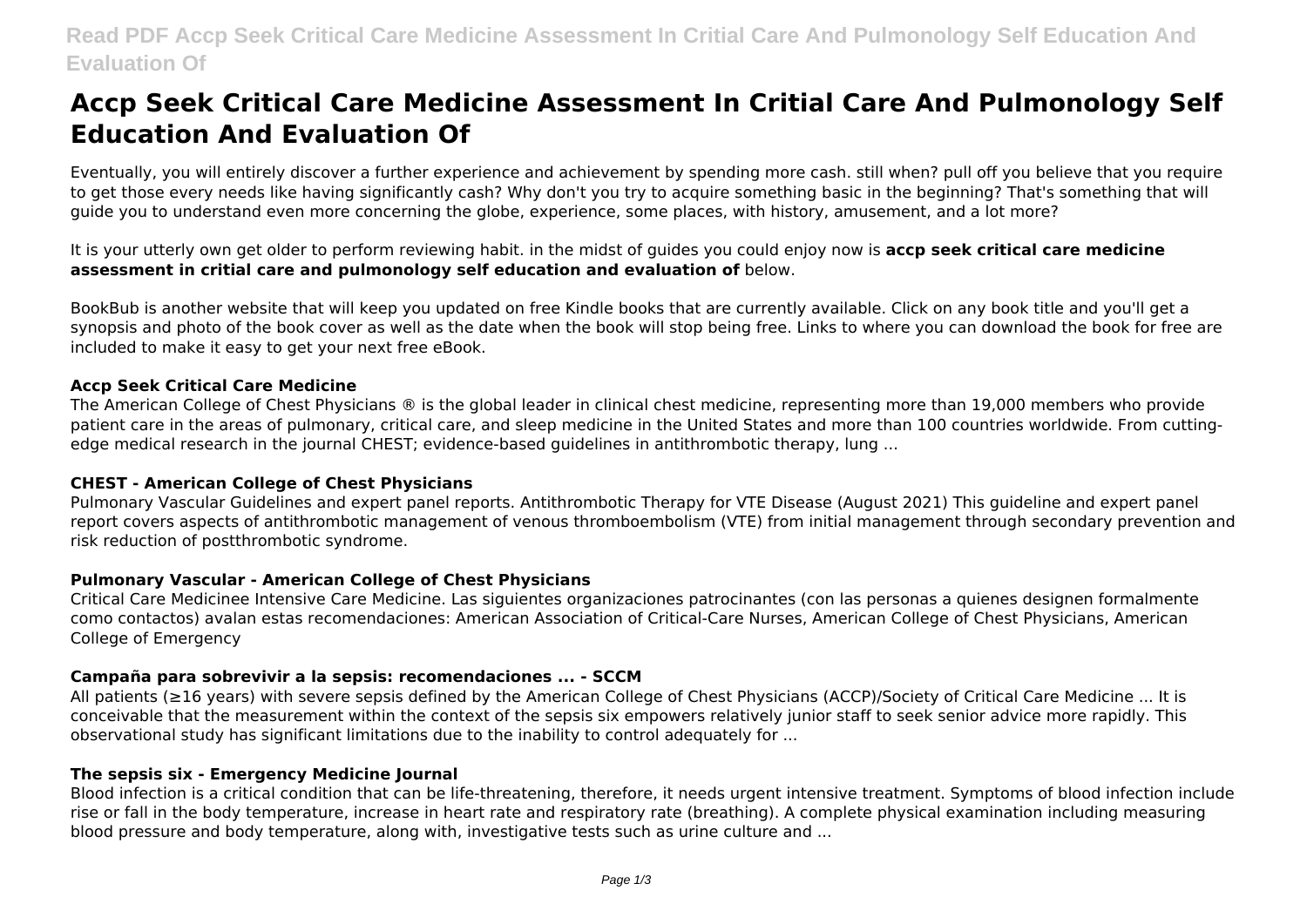# **Read PDF Accp Seek Critical Care Medicine Assessment In Critial Care And Pulmonology Self Education And Evaluation Of**

# **Blood Infection (Sepsis): symptoms, causes, treatment, medicine ...**

Preface. As chair of the Steering Committee of the Consortium for Spinal Cord Medicine, it is a distinct pleasure for me to introduce our 10th clinical practice guideline, Early Acute Management in Adults with Spinal Cord Injury.This guideline was developed by an expert panel encompassing the myriad disciplines that care for a person from the time of injury through the critical first few days.

# **Early Acute Management in Adults with Spinal Cord Injury**

Older adults use far more health care services than do younger groups. Although older adults vary greatly in terms of health status, the majority of them have at least one chronic condition that requires care. Older adults also vary in their demographic characteristics, which leads to differences in their demand for and utilization of health services. Projections of the uti lization of health ...

# **Health Status and Health Care Service Utilization - Retooling for an ...**

World Bank approves funds to strengthen primary health care in Haiti June 19, 2022 Latest News West Indies wrap up victory as Shakib admits 'first session killed us' June 19, 2022 ...

# **Section - Jamaica Observer**

Breaking news from the premier Jamaican newspaper, the Jamaica Observer. Follow Jamaican news online for free and stay informed on what's happening in the Caribbean

#### **Section - Jamaica Observer**

As care and outcomes improved, the need for more precise terminology became evident both for clinicians and for researchers designing clinical trials.1 In the early 1990s, a consensus statement was developed by the American College of Chest Physicians and the Society of Critical Care Medicine (SCCM) that defined systemic inflammatory response syndrome (SIRS), sepsis, severe sepsis, and septic ...

# **Sepsis: pathophysiology and clinical management | The BMJ**

The university's values call upon its faculty, staff, students and community to position themselves as global citizens who seek out, embrace and celebrate the many benefits of diversity. UMKC received the Higher Education Excellence in Diversity (HEED) Award in 2019 in recognition of our continued commitment to equity and inclusion. Such commitment is demonstrated across teaching, service ...

# **Careers | Human Resources**

The basic requirement for pharmacists to be considered for registration is an undergraduate or postgraduate pharmacy degree from a recognized university.In many countries, this involves a four- or five-year course to attain a master of pharmacy degree (MPharm). In the United States of America, students graduating after January 1, 2003, must complete a doctor of pharmacy degree to become a ...

# **Pharmacy school - Wikipedia**

Introduction. In the present document, guidance is provided on the treatment of infections caused by extended-spectrum β-lactamase-producing Enterobacterales (ESBL-E), carbapenem-resistant Enterobacterales (CRE), and Pseudomonas aeruginosa with difficult-to-treat resistance (DTR-P. aeruginosa) [3].These pathogens have been designated urgent or serious threats by the CDC [1].

# **IDSA Guidance on the Treatment of Antimicrobial-Resistant Gram-Negative ...**

This document was reviewed by 2 official reviewers each nominated by both the ACCF and the AHA, as well as 1 to 2 reviewers each from the